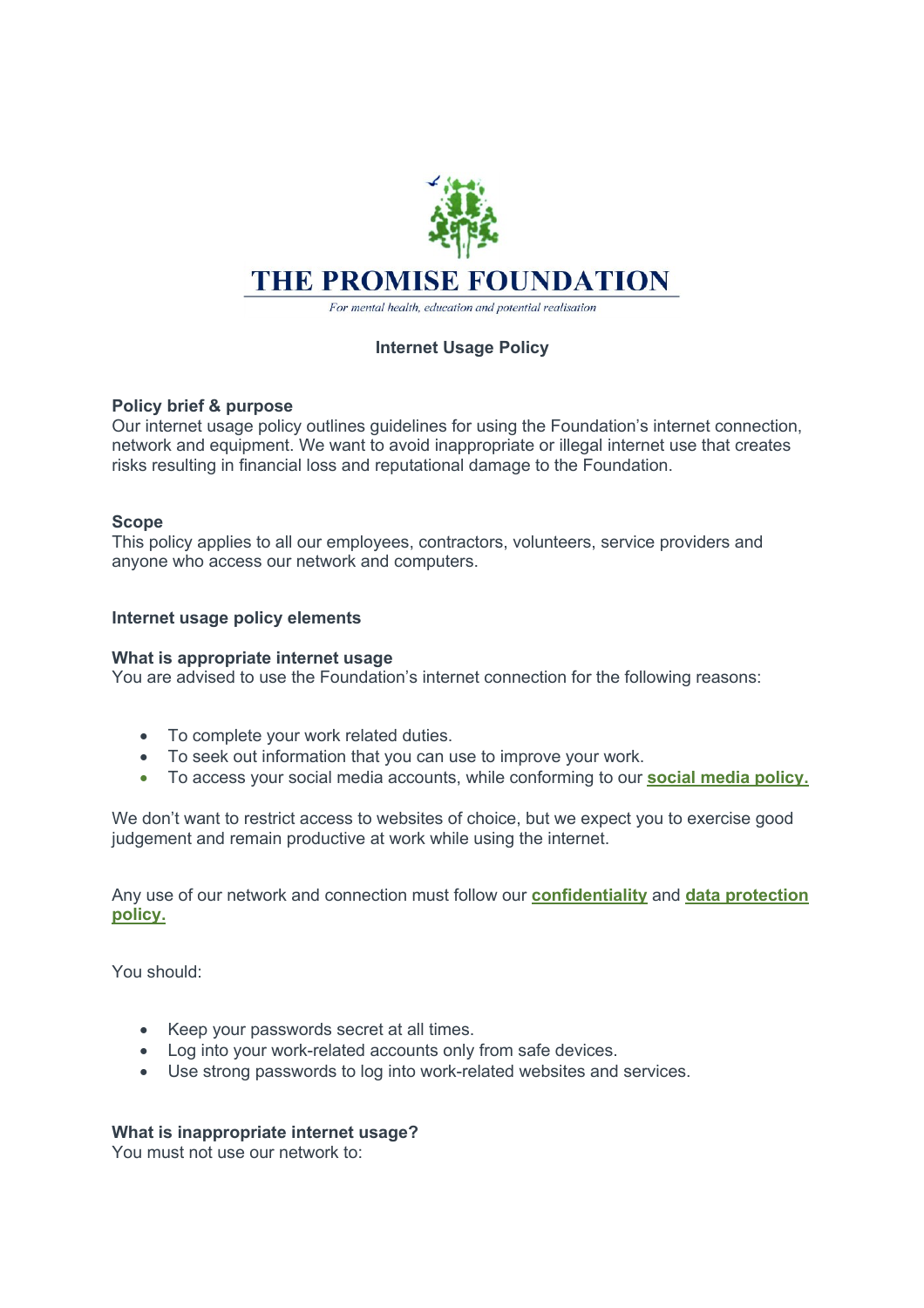- Download or upload obscene, offensive or illegal material.
- Send confidential information to unauthorized recipients.
- Invade another person's privacy and sensitive information.
- Download or upload movies, music and other copyrighted material and software.
- Visit potentially dangerous websites that can compromise the safety of our network and computers.
- Perform unauthorized or illegal actions, like hacking, fraud, buying/selling illegal goods and more.

We also advise you to be careful when downloading and opening/executing files and software. If you are unsure whether a file is safe, you should ask *your supervisor or manager*.

The Foundation may install anti-virus and disk encryption software on our office computers. You may not deactivate or configure settings and firewalls without managerial approval.

The Foundation will not assume any responsibility if personal devices are infected by malicious software, or if personal data are compromised as a result of inappropriate use.

#### **Office-issued equipment**

We expect you to respect and protect the Foundation's equipment. Office equipment in this policy includes office-issued phones, laptops, tablets and any other electronic equipment, and belongs to the Foundation.

We advise you to lock your devices at your desk when they are not in use. You are responsible for equipment whenever you take it out of your offices.

#### **Email**

You can use your office email account for both work-related and personal purposes as long as you don't violate this policy's rules. You must not use your office email to:

- Register to illegal, unsafe, disreputable or suspect websites and services.
- Send obscene, offensive or discriminatory messages and content.
- Send unauthorized advertisements or solicitation emails.
- Sign up for a competitor's services unless authorized.

The Foundation has the right to monitor office emails. We also have the right to monitor websites that you visit on our computers.

#### **Disciplinary Action**

If you don't conform to this internet usage policy you may face disciplinary action. Serious violations will be cause for termination of employment, termination of contract, termination of volunteering engagement, or legal action when appropriate. Examples of serious violations are:

- Using our internet connection to steal or engage in other illegal activities.
- Causing our computers to be infected by viruses, worms or other malicious software.